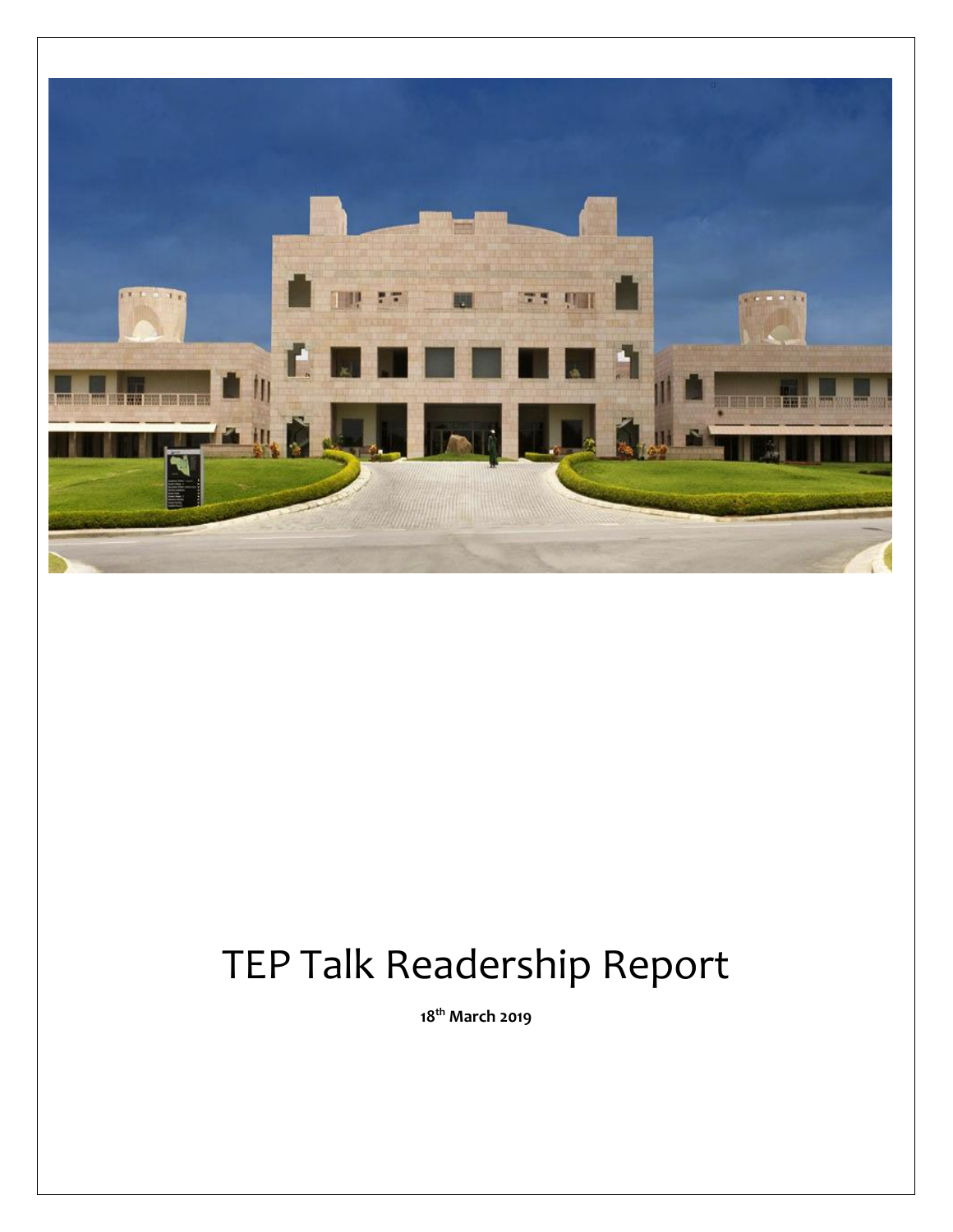



# **About TEP**

Technology Entrepreneurship Programme (TEP) is a one-year programme offered by the Indian School of Business and is tailored specifically to build entrepreneurial orientation among young engineering students, to enable them to make the best of knowledge resources.

# **Our Goal**

- Foster entrepreneurial mindset in engineering students
- Link entrepreneurial and innovative behaviour to education and career pathways
- Mentor and support students to launch their own ventures
- Provide an environment experience for engineering students to create investable technology-based startups.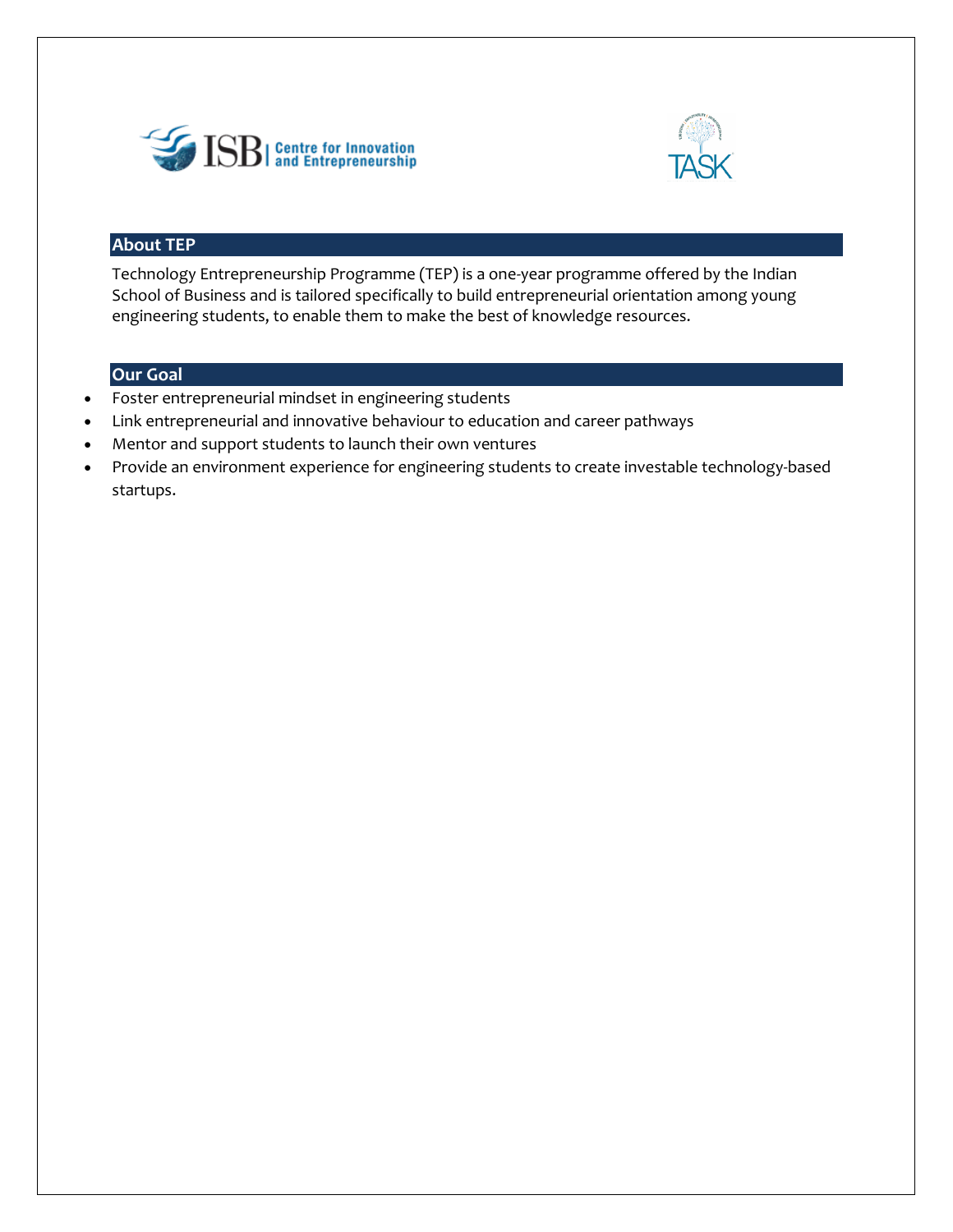# **CONTENTS**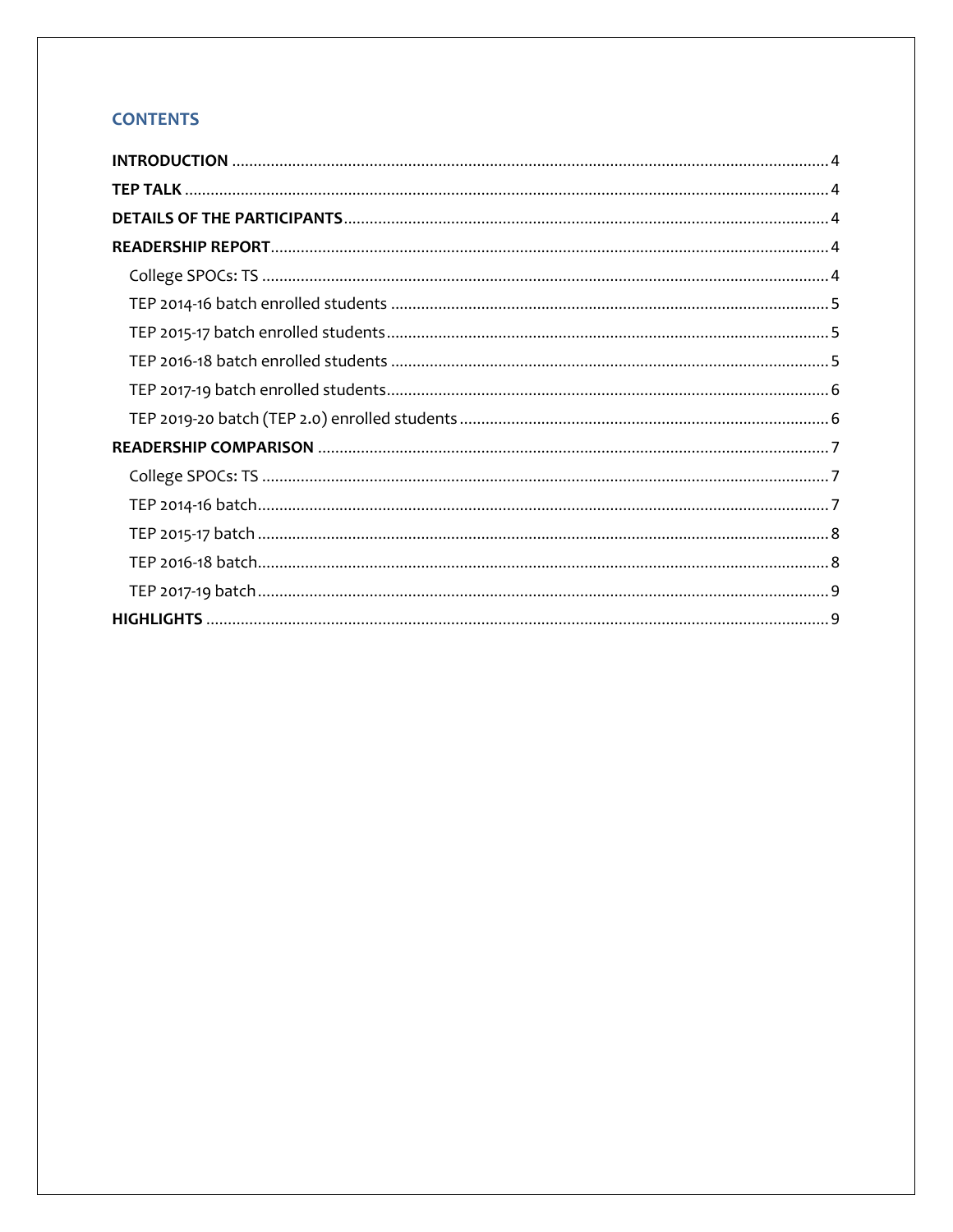## <span id="page-3-0"></span>**INTRODUCTION**

Technology Entrepreneurship Programme (TEP) is a one-year programme offered by the Indian School of Business and is tailored specifically to build entrepreneurial orientation among young engineering students, to enable them to make the best of knowledge resources. The idea is to imbibe "business" skills to engineering college students and orient them towards entrepreneurship by imbibing "soft" business skills. The initiative also inculcates hard business skills to create and manage new ventures using design thinking and practical tools for translating engineering to commercial products.

## <span id="page-3-1"></span>**TEP TALK**

TEP Talk is the official newsletter of the Technology Entrepreneurship Programme (TEP) shared on a bi-monthly basis. The objective of the newsletter is to engage with the college SPOCs, students and the donors. This newsletter will also be a forum to showcase TEP and accredit the active participants across the students and the SPOC community.

## <span id="page-3-2"></span>**DETAILS OF THE PARTICIPANTS**

<span id="page-3-3"></span>This newsletter was shared with all the college SPOCs across the Telangana state on  $28^{th}$  February, 2019.

#### **READERSHIP REPORT**

This newsletter was shared with the stakeholders on the February 28<sup>th</sup>, 2019 and the readership statistics as of 11<sup>th</sup> March 2019 (i.e. after 12 days of its release) are as follows:

## <span id="page-3-4"></span>**College SPOCs: Telangana**

The newsletter was sent to 42 colleges across the Telangana state. It was sent to 54 college SPOCs.

| Mailin      | Total | Succes   | Total | Times   | Forwar  | Recipient | Total | Recipient | Total  | Total        |
|-------------|-------|----------|-------|---------|---------|-----------|-------|-----------|--------|--------------|
| g list      | recip | sful     | bounc | forward | ded     | s who     | opens | s who     | clicks | unsubscribes |
|             | ients | deliveri | es    | ed      | opens   | opened    |       | clicked   |        |              |
|             |       | es       |       |         |         |           |       |           |        |              |
| Colleg      | 54    | 54       | 0     | O       | $\circ$ | 28        | 40    | 8(14.81%) | 17     | $\circ$      |
| e           |       |          |       |         |         | (51.85%)  |       |           |        |              |
| <b>SPOC</b> |       |          |       |         |         |           |       |           |        |              |
|             |       |          |       |         |         |           |       |           |        |              |

Insights:

• From Telangana enrolled colleges, all colleges except for Mahindra Ecole Centrale, Hyderabad and S R Engineering College, Kodad, have opened the newsletter.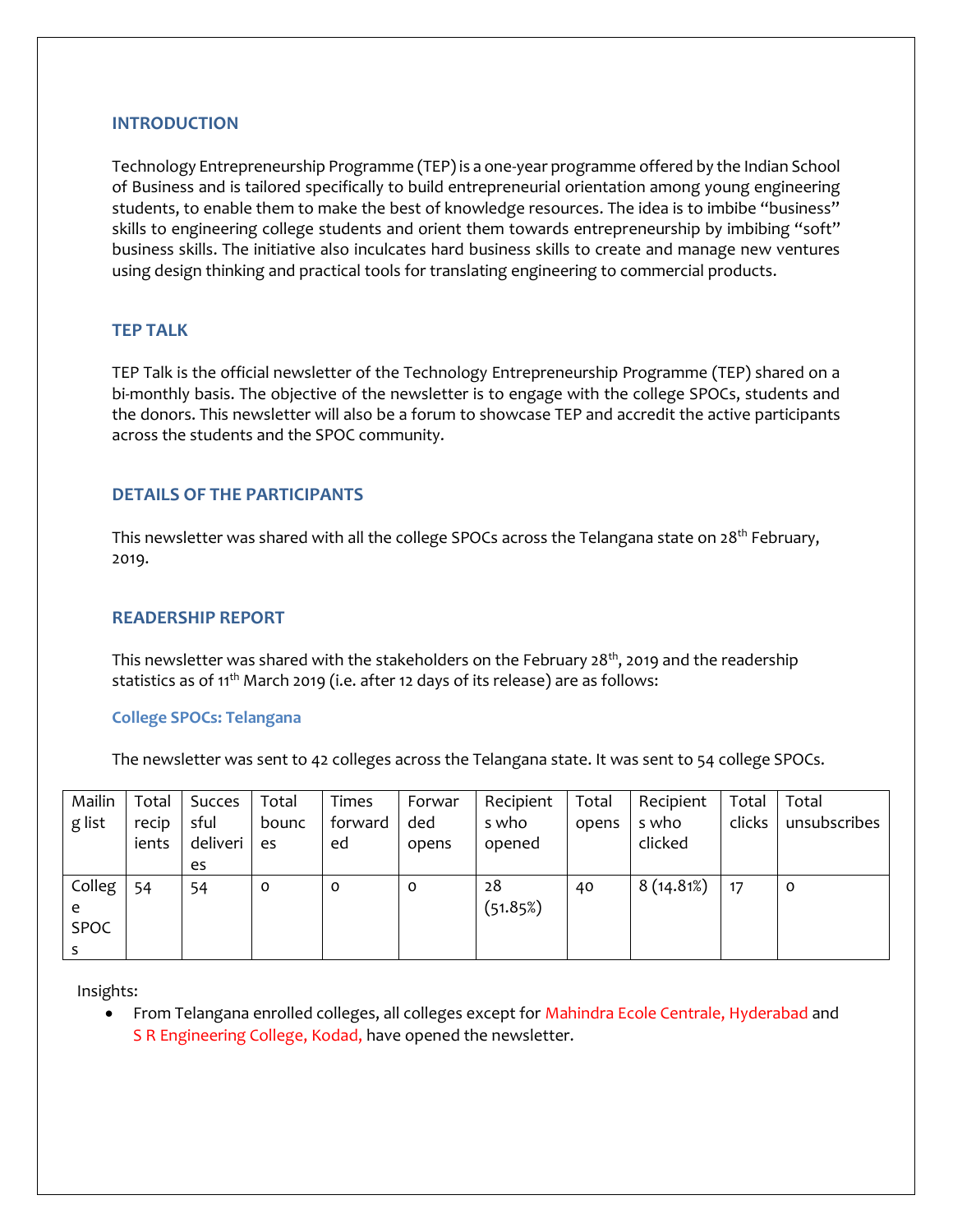## <span id="page-4-0"></span>**TEP 2014-16 batch enrolled students**

The newsletter was sent to the enrolled students of the inaugural TEP batch of 2014-16.

| Mailin<br>g list                                      | Total<br>recip<br>ients | Succes<br>sful<br>deliveri<br>es | Total<br>bounc<br>es | <b>Times</b><br>forward<br>ed | Forwar<br>ded<br>opens | Recipient<br>s who<br>opened | Total<br>opens | Recipient<br>s who<br>clicked | Total<br>clicks | Total<br>unsubscribes |
|-------------------------------------------------------|-------------------------|----------------------------------|----------------------|-------------------------------|------------------------|------------------------------|----------------|-------------------------------|-----------------|-----------------------|
| $2014 -$<br>16<br>Batch<br><b>TEP</b><br>stude<br>nts | 591                     | 590                              | 1(0.2%)              | $\overline{\mathbf{0}}$       | 0                      | 220<br>(37.3%)               | 281            | 29 (4.9%)                     | 47              | 1                     |

## <span id="page-4-1"></span>**TEP 2015-17 batch enrolled students**

The newsletter was sent to the enrolled students of the TEP batch of 2015-17.

| Mailin     | Total | Succes   | Total          | <b>Times</b> | Forwar | Recipient | Total | Recipient | Total  | Total        |
|------------|-------|----------|----------------|--------------|--------|-----------|-------|-----------|--------|--------------|
| g list     | recip | sful     | bounc          | forward      | ded    | s who     | opens | s who     | clicks | unsubscribes |
|            | ients | deliveri | es             | ed           | opens  | opened    |       | clicked   |        |              |
|            |       | es       |                |              |        |           |       |           |        |              |
| $2015 -$   | 687   | 685      | $\overline{2}$ | $\circ$      | 0      | 238       | 304   | 26(3.8%)  | 49     |              |
| 17         |       |          | (0.3%)         |              |        | (34.7%)   |       |           |        |              |
| Batch      |       |          |                |              |        |           |       |           |        |              |
| <b>TEP</b> |       |          |                |              |        |           |       |           |        |              |
| stude      |       |          |                |              |        |           |       |           |        |              |
| nts        |       |          |                |              |        |           |       |           |        |              |

## <span id="page-4-2"></span>**TEP 2016-18 batch enrolled students**

The newsletter was sent to the enrolled students of the TEP batch of 2016-18.

| Mailin     | Total | Succes   | Total  | <b>Times</b> | Forwar  | Recipient | Total | Recipient | Total  | Total        |
|------------|-------|----------|--------|--------------|---------|-----------|-------|-----------|--------|--------------|
| g list     | recip | sful     | bounc  | forward      | ded     | s who     | opens | s who     | clicks | unsubscribes |
|            | ients | deliveri | es     | ed           | opens   | opened    |       | clicked   |        |              |
|            |       | es       |        |              |         |           |       |           |        |              |
| 2016-      | 968   | 965      | 3      | 0            | $\circ$ | 385       | 493   | 44 (4.6%) | 61     |              |
| 18         |       |          | (0.3%) |              |         | (39.9%)   |       |           |        |              |
| Batch      |       |          |        |              |         |           |       |           |        |              |
| <b>TEP</b> |       |          |        |              |         |           |       |           |        |              |
| stude      |       |          |        |              |         |           |       |           |        |              |
| nts        |       |          |        |              |         |           |       |           |        |              |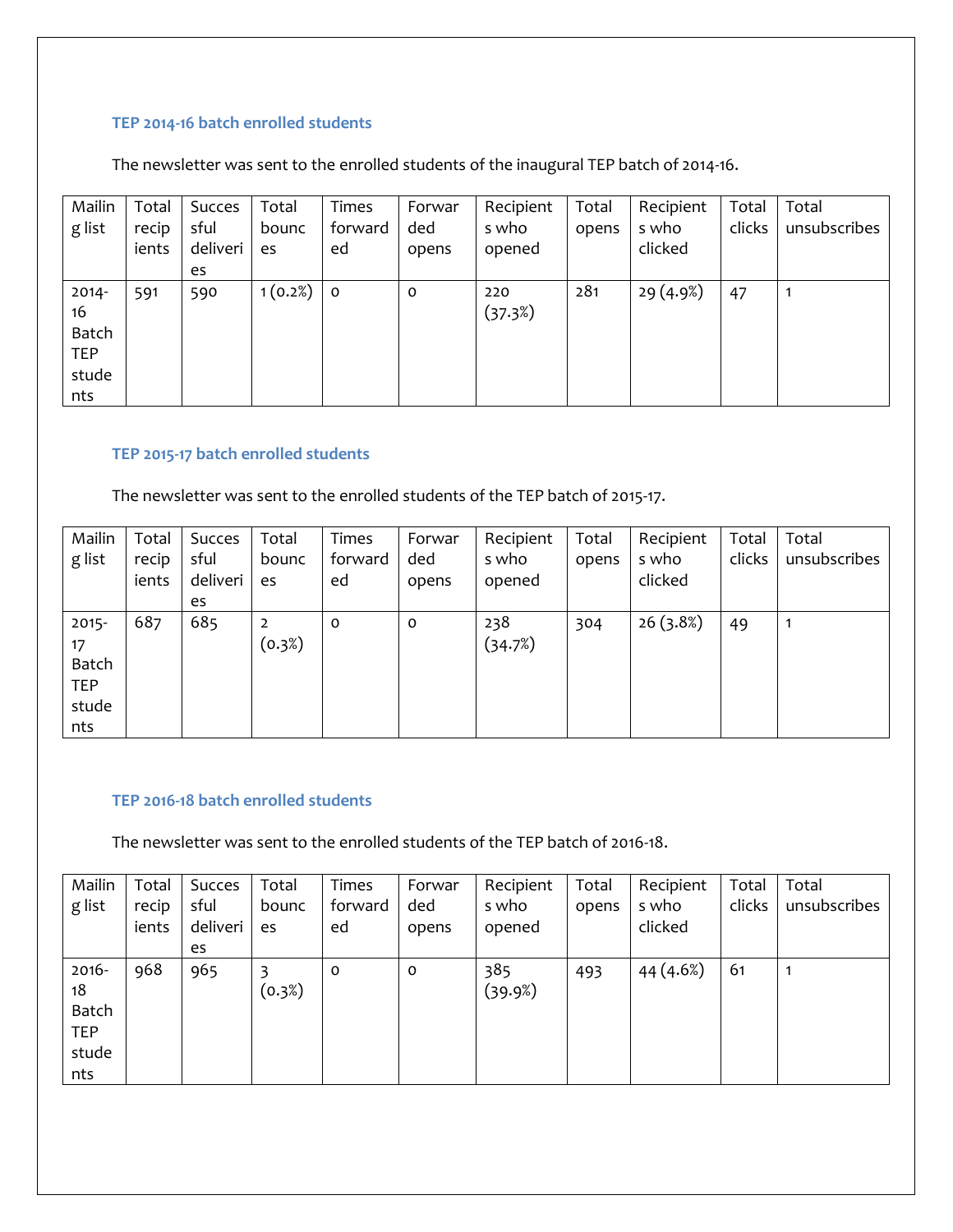# <span id="page-5-0"></span>**TEP 2017-19 batch enrolled students**

The newsletter was sent to the enrolled students of the TEP batch of 2017-19.

| Mailin<br>g list | Total<br>recip | Succes<br>sful | Total<br>bounc | Times<br>forward | Forwar<br>ded | Recipient<br>s who | Total<br>opens | Recipient<br>s who | Total<br>clicks | Total<br>unsubscribes |
|------------------|----------------|----------------|----------------|------------------|---------------|--------------------|----------------|--------------------|-----------------|-----------------------|
|                  | ients          | deliveri       | es             | ed               | opens         | opened             |                | clicked            |                 |                       |
|                  |                | es             |                |                  |               |                    |                |                    |                 |                       |
| $2017 -$         | 694            | 694            | $\mathbf 0$    | $\circ$          | $\mathbf 0$   | 319                | 579            | 131                | 369             | $\mathbf{o}$          |
| 19               |                |                |                |                  |               | (45.97%)           |                | (18.88%)           |                 |                       |
| Batch            |                |                |                |                  |               |                    |                |                    |                 |                       |
| <b>TEP</b>       |                |                |                |                  |               |                    |                |                    |                 |                       |
| stude            |                |                |                |                  |               |                    |                |                    |                 |                       |
| nts              |                |                |                |                  |               |                    |                |                    |                 |                       |

# <span id="page-5-1"></span>**TEP 2019-20 batch (TEP 2.0) enrolled students**

| Mailing    | Total   | Succes   | Total   | <b>Times</b> | Forwar | Recipien | Total | Recipien | Total  | Total   |
|------------|---------|----------|---------|--------------|--------|----------|-------|----------|--------|---------|
| list       | recipie | sful     | bounce  | forward      | ded    | ts who   | opens | ts who   | clicks | unsubsc |
|            | nts     | deliveri |         | ed           | opens  | opened   |       | clicked  |        | ribes   |
|            |         | es       |         |              |        |          |       |          |        |         |
| TEP 2019-  | 529     | 529      | $\circ$ | 0            | 0      | 229      | 383   | 52       | 154    | $\circ$ |
| 20 Batch   |         |          |         |              |        | (43.29%) |       | (9.83%)  |        |         |
| <b>TEP</b> |         |          |         |              |        |          |       |          |        |         |
| students   |         |          |         |              |        |          |       |          |        |         |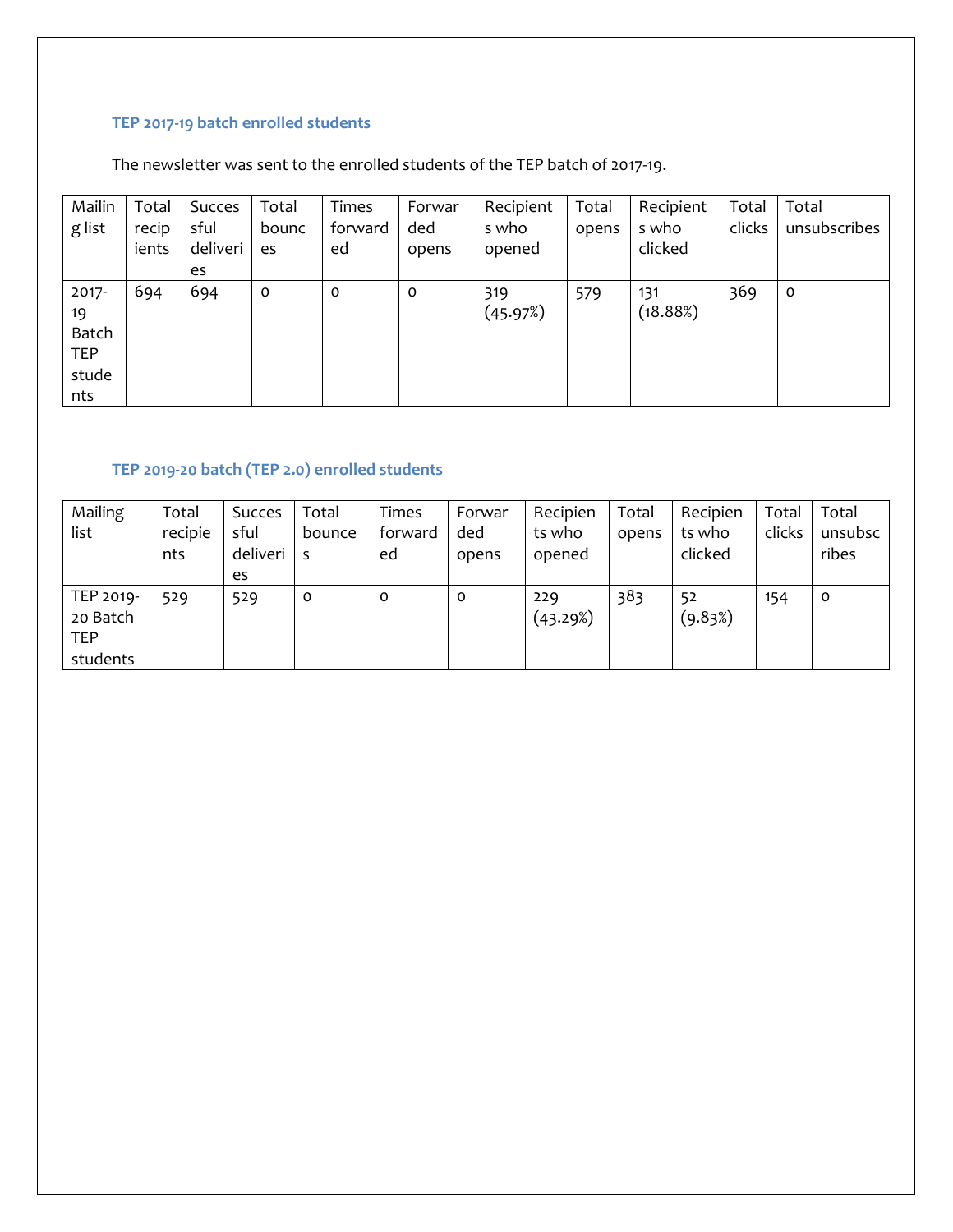## <span id="page-6-1"></span><span id="page-6-0"></span>**READERSHIP COMPARISON**

## **College SPOCs: TS**



#### **TEP 2014-16 batch**

<span id="page-6-2"></span>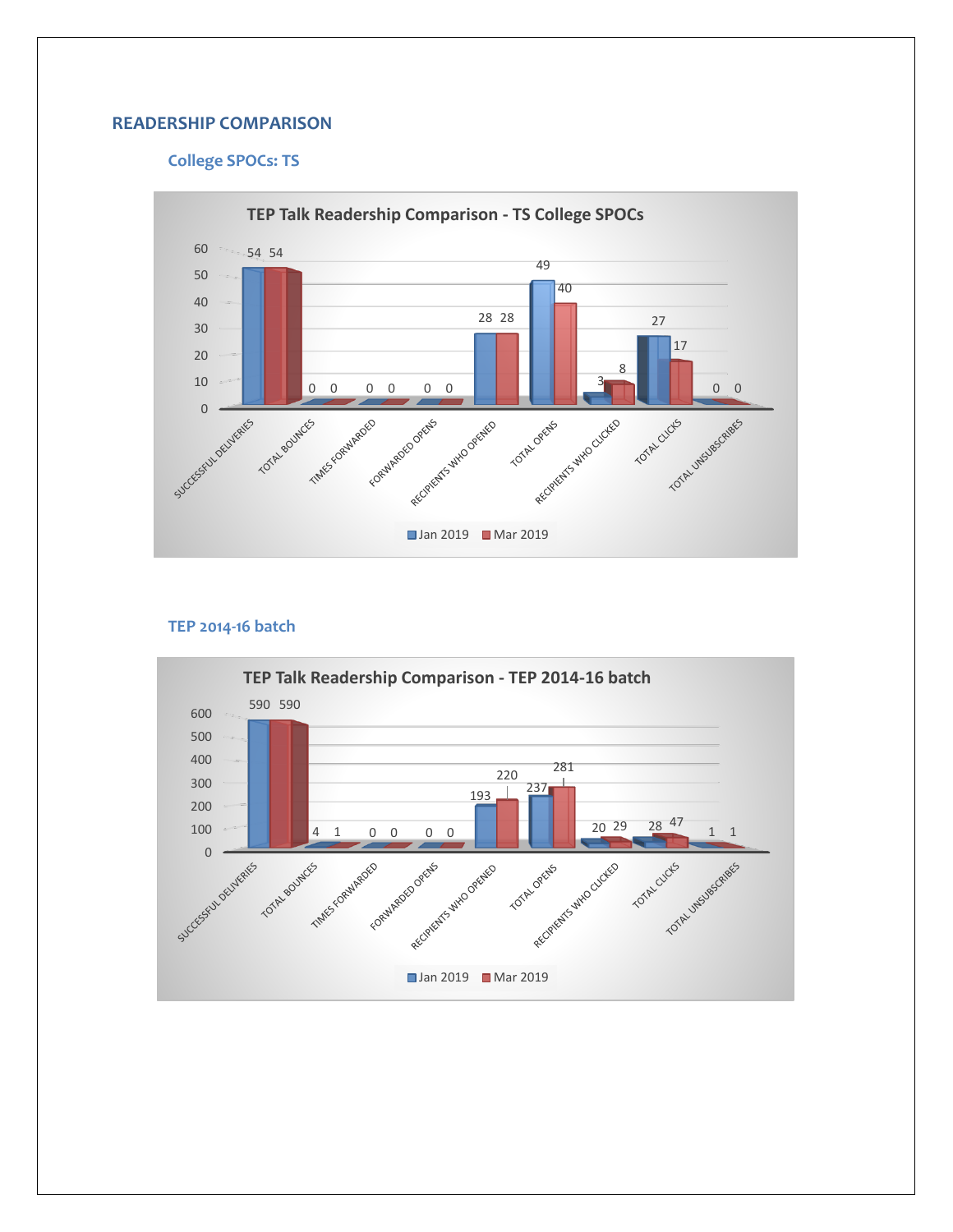#### **TEP 2015-17 batch**

<span id="page-7-0"></span>

## **TEP 2016-18 batch**

<span id="page-7-1"></span>